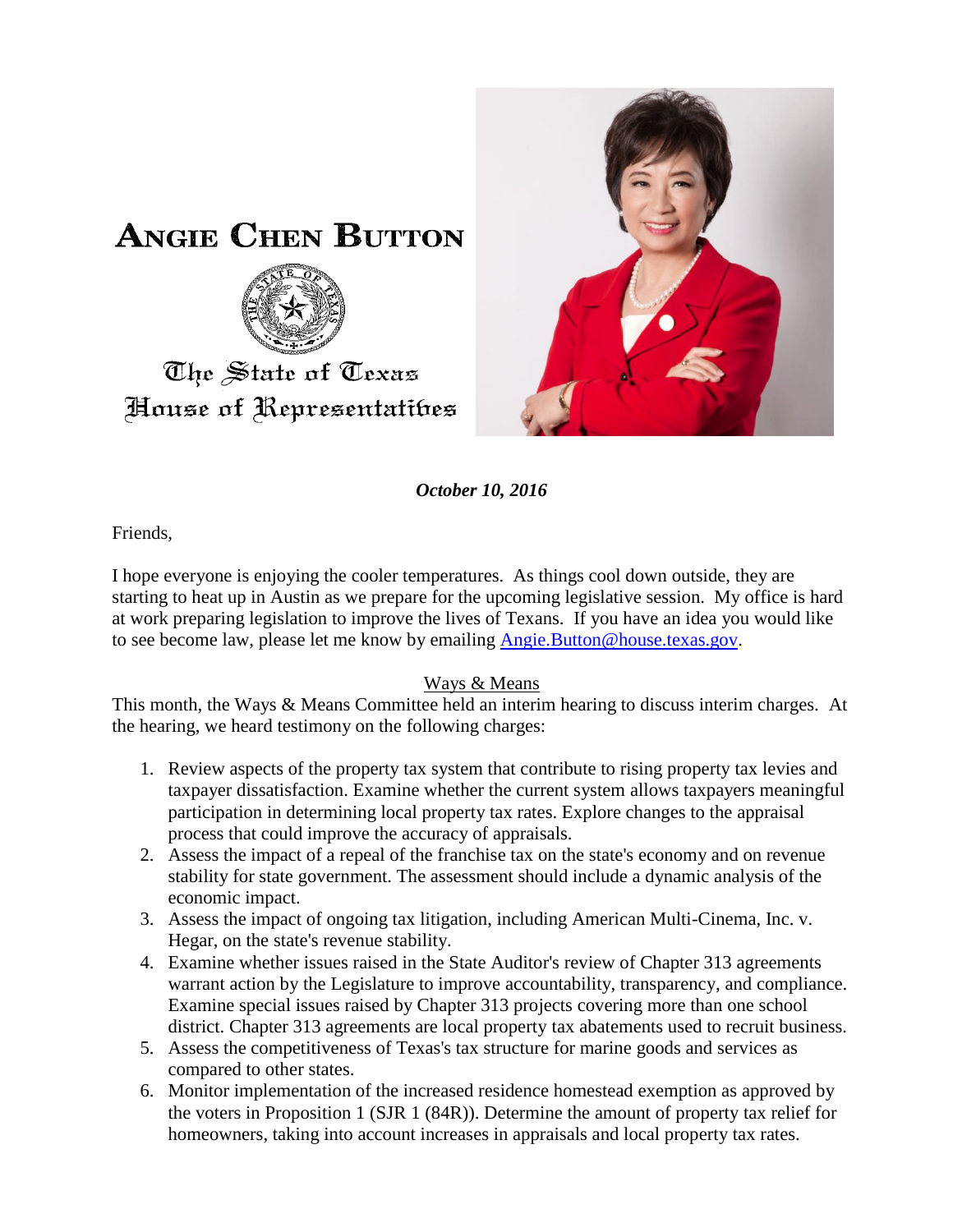Additionally, determine the cost to the state to make up the revenue loss for school districts.

This was a very insightful hearing as we began our discussions with a general revenue update on the just-concluded fiscal year 2016. Performance was 1.9% below expectation. We were told, that despite projections being low, our current budget still works because of the amount of unappropriated funds that were originally left on the table by the 2015 Legislature. This was an important reminder that we must maintain fiscal discipline when preparing the budget and any potential tax relief for the upcoming session.

Although Texas has experienced a hit with declining oil prices, we have weathered better than other states that have a large oil industry as a result of economic diversity. I remain committed to keeping our economy strong and to working to find ways to lighten the load on individual taxpayers.

## Around the District

I hope everyone enjoyed their Labor Day last month! I was excited to participate again in this year's Garland Labor Day Parade hosted by the Noon Exchange Club of Garland. I had the opportunity to meet many retired teachers at the Garland Retired School Personnel meeting that I attended with my community liaison, and former teacher, Pam Stoneham.

The Dallas Chinese Community Center held their annual banquet in September, and I was honored to attend. The Dallas Regional Chamber of Commerce hosted an 85th legislative session preview with House Speaker Joe Straus that touched upon a few of the issues that will probably show up next session. I always have a great time at the NAACP Freedom Brunch and was glad to be able to support this organization again this year. The Richardson Citizen Police and Fire Alumni Association had their picnic last month and I appreciated being invited to attend and celebrate with everyone. I was pleased to attend the DFW Asian American Chamber of Commerce annual banquet which honored local police departments as a part of their program. Garland police were also recognized for the service to our community at the Mid-Autumn Festival where I was happy to join in celebrating our public protectors.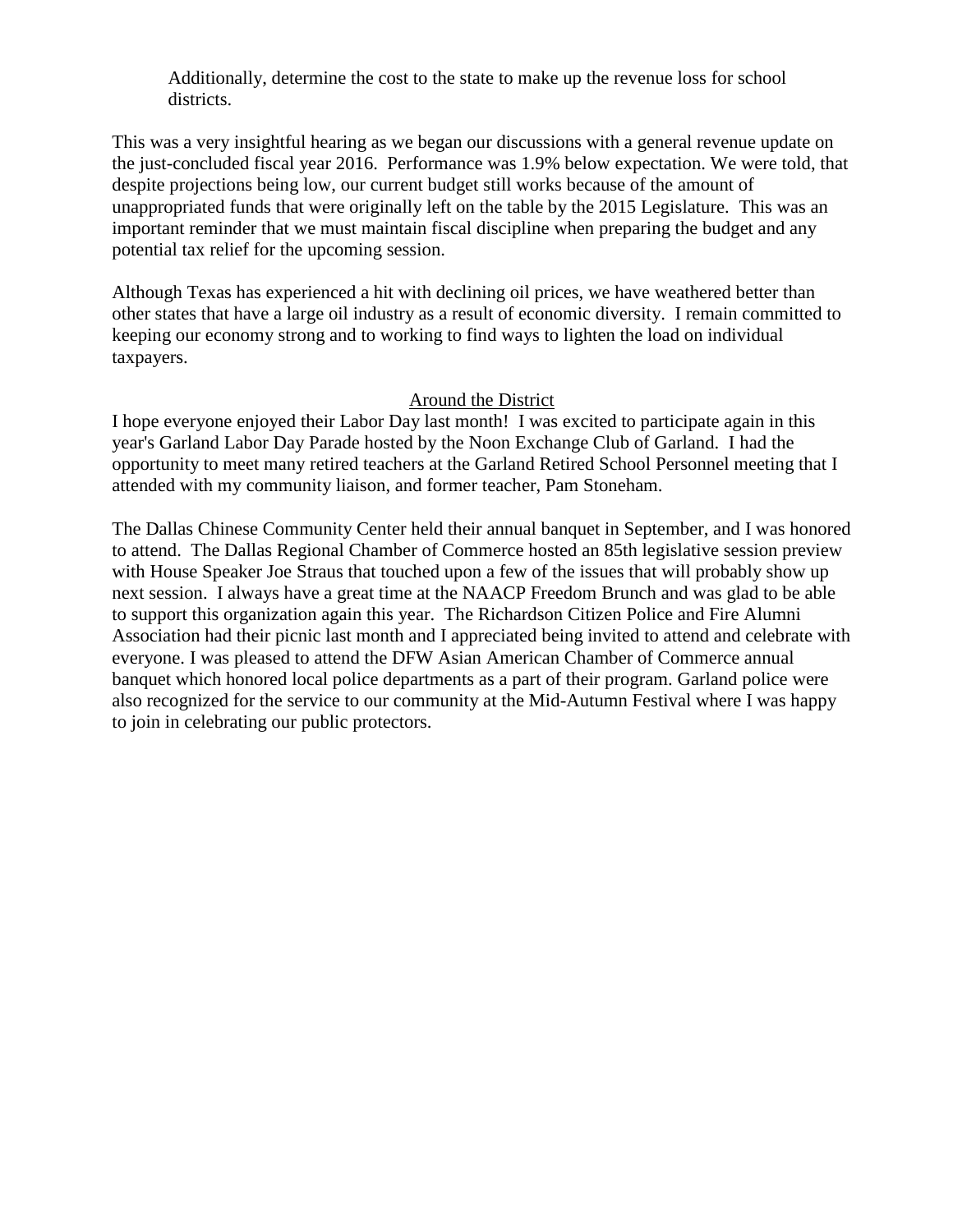

**Pictured with attendees of the Richardson Citizen Police & Fire Alumni Association's Picnic.**

The National Center for Policy Analysis hosted the Sumner's Public Policy Weekend back in September, and I was pleased to join a panel on the Obligations of Citizenship. The panel was attended by college students from colleges and universities all over the state and I enjoyed giving my perspective on the privileges and responsibilities that come with citizenship. Later, I participated in the Texas Conservative Coalition Research Institute's Technology Policy Summit Panel where I happily gave my views on the state of Texas's technology industry. Last week I was happy to celebrate National Night Out with many of my neighbors and friends in Richardson and Garland.